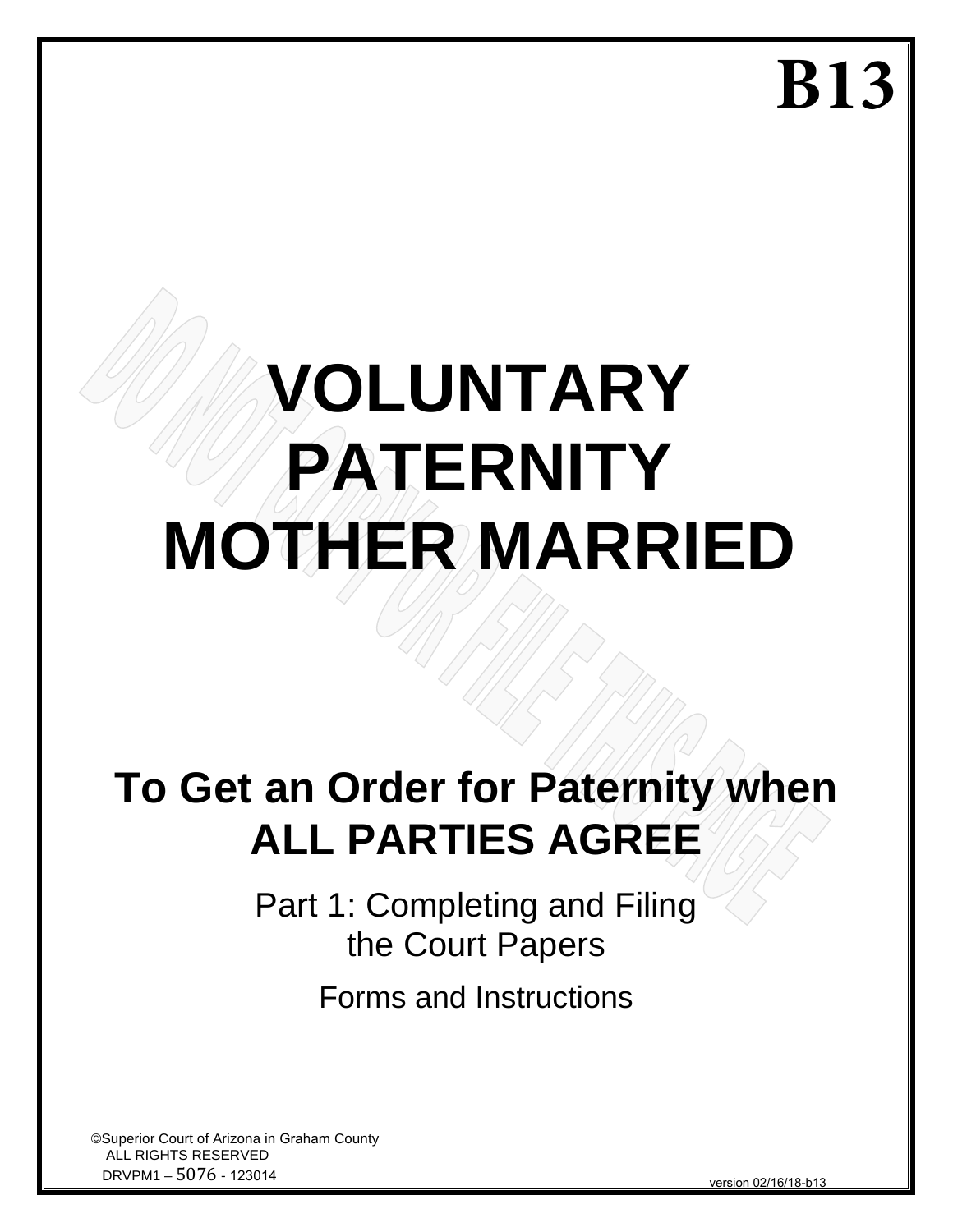#### **SELF-SERVICE CENTER**

# **VOLUNTARY ACKNOWLEDGEMENT OF PATERNITY: MOTHER MARRIED AND LEGAL HUSBAND IS NOT THE FATHER**

# **CHECKLIST**

#### *You may use the forms and instructions in this packet only if . . .*

- You are the biological parents of the minor child(ren) for whom you want to establish paternity, **AND**
	- The mother was legally married when the minor children were born or at any time during the ten months immediately before birth, **AND**
	- The mother's legal husband of that time is not the biological father.
- The biological parents both AGREE on who the father is (or at least you both agree to be bound by test results from a certified laboratory), **AND**
- You want a court order establishing paternity, **AND**

**You have:**

• **The Affidavit of the Legally Presumed Father,** the man who was husband when the minor children were born or at any time during the ten months before, stating that he is not the father of the minor children named in this request, with his notarized signature, **AND**

One of the following:

- **Affidavit of Acknowledgment** an agreement with the notarized or witnessed signatures of BOTH biological parents telling the Court that you both AGREE that the man named as father in the agreement and signing the papers as the father IS the biological father of the minor children named in the agreement (affidavit), **OR**
- **Genetic Testing** -- both parents agree to be bound by the results of genetic testing, and you have a copy of the test results showing that the individual named as the father has not been excluded as the natural father, **AND**
- You do **not** want a court order about child custody, parenting time, or support *at this time*.

**YOU MAY** *NOT* **FILE THESE FORMS without the notarized signature of the legally presumed father (the man married to the mother at the time of birth or within 10 months preceding.**

**WARNING: Signing and filing these documents will permanently affect the legal rights and responsibilities of all parties involved. Consult a lawyer to assist you in making an**  *informed, intelligent decision.*

**READ ME:** Consulting a lawyer before filing documents with the court may help prevent unexpected results. A list of lawyers you may hire to advise you on handling your own case or to perform specific tasks, as well as a list of court-approved mediators can be found on the Self-Service Center website.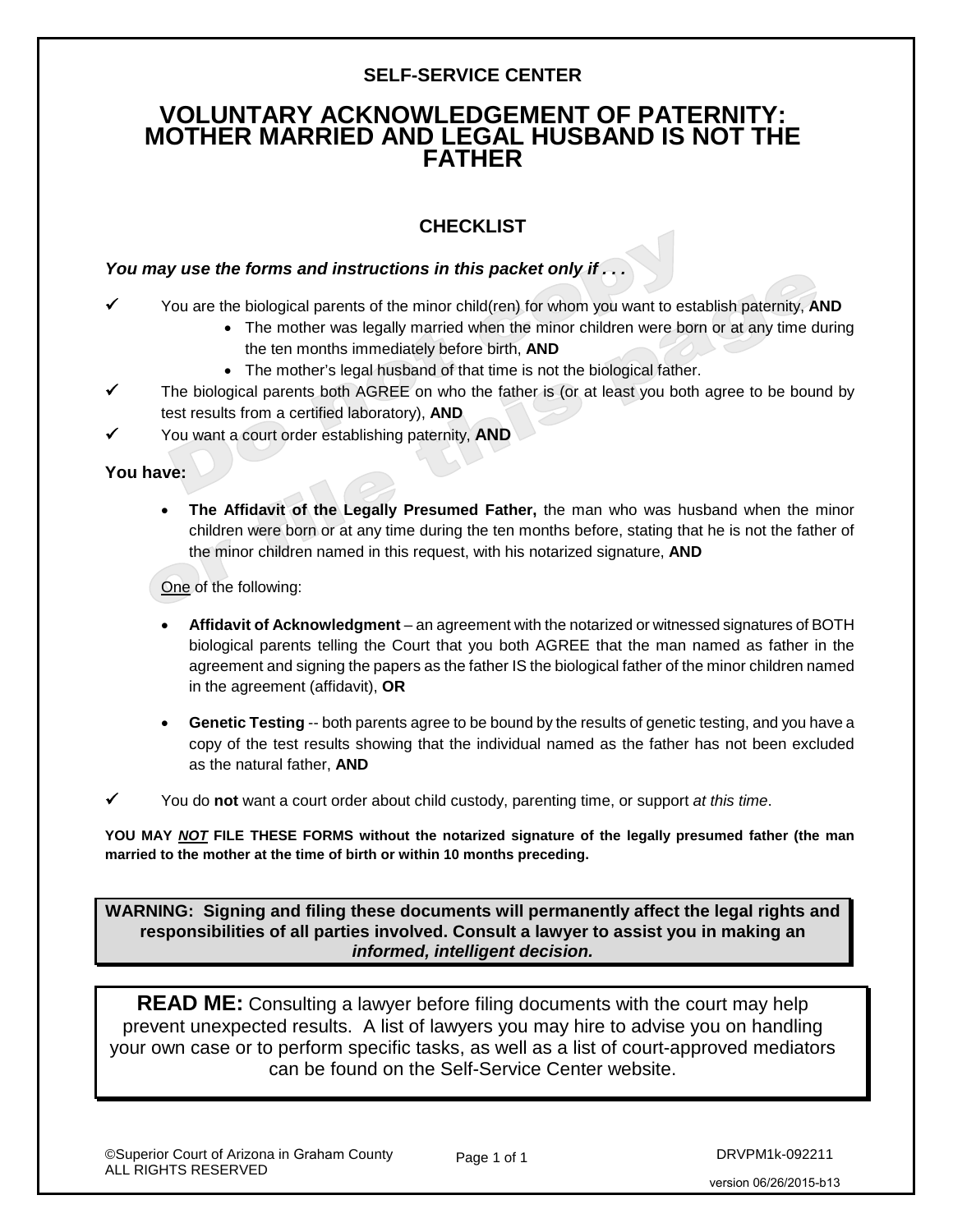| <b>Person Filing:</b>                                                                                                                                                                                                              |                                                                                                                    |                                                                       |
|------------------------------------------------------------------------------------------------------------------------------------------------------------------------------------------------------------------------------------|--------------------------------------------------------------------------------------------------------------------|-----------------------------------------------------------------------|
| Address (if not protected): Manual Address (if not protected):<br>City, State, Zip Code: National Assembly City, State, Zip Code:                                                                                                  |                                                                                                                    |                                                                       |
| <b>Telephone:</b> Telephone: Telephone: Telephone: Telephone: Telephone: Telephone: Telephone: Telephone: Telephone: Telephone: Telephone: Telephone: Telephone: Telephone: Telephone: Telephone: Telephone: Telephone: Telephone: |                                                                                                                    |                                                                       |
| <b>Email Address:</b>                                                                                                                                                                                                              |                                                                                                                    |                                                                       |
| <b>ATLAS Number:</b>                                                                                                                                                                                                               |                                                                                                                    |                                                                       |
| Lawyer's Bar Number: New York 1999 and the United States of the United States and States II and the United Sta                                                                                                                     |                                                                                                                    | FOR CLERK'S USE ONLY                                                  |
| Representing $\Box$ Self, without a Lawyer or $\Box$ Attorney for $\Box$ Petitioner OR $\Box$ Respondent                                                                                                                           |                                                                                                                    |                                                                       |
|                                                                                                                                                                                                                                    | SUPERIOR COURT OF ARIZONA IN GRAHAM COUNTY                                                                         |                                                                       |
|                                                                                                                                                                                                                                    | Case No.                                                                                                           |                                                                       |
| Petitioner                                                                                                                                                                                                                         | <b>ATLAS No.</b>                                                                                                   |                                                                       |
| Respondent                                                                                                                                                                                                                         | <b>FAMILY COURT / SENSITIVE DATA</b><br><b>COVERSHEET WITH CHILDREN</b>                                            |                                                                       |
| Fill out. File with Clerk of Court. Social Security Numbers should appear on this form only and                                                                                                                                    | (CONFIDENTIAL RECORD)<br>should be omitted from other court forms. Access Confidential pursuant to ARFLP 43(G)(1). |                                                                       |
| A. Personal Information:                                                                                                                                                                                                           | <b>Petitioner</b>                                                                                                  | <b>Respondent</b>                                                     |
| Name                                                                                                                                                                                                                               |                                                                                                                    |                                                                       |
| Gender                                                                                                                                                                                                                             | Male or<br>Female                                                                                                  | Female<br>Male or                                                     |
| Date of Birth (Month/Day/Year)                                                                                                                                                                                                     |                                                                                                                    |                                                                       |
| <b>Social Security Number</b>                                                                                                                                                                                                      |                                                                                                                    |                                                                       |
|                                                                                                                                                                                                                                    | <b>WARNING: DO NOT INCLUDE MAILING ADDRESS ON THIS FORM</b>                                                        |                                                                       |
|                                                                                                                                                                                                                                    | IF REQUESTING ADDRESS PROTECTION                                                                                   |                                                                       |
| <b>Mailing Address</b>                                                                                                                                                                                                             |                                                                                                                    |                                                                       |
| City, State, Zip Code                                                                                                                                                                                                              |                                                                                                                    |                                                                       |
| <b>Contact Phone</b>                                                                                                                                                                                                               |                                                                                                                    |                                                                       |
| <b>Email Address</b>                                                                                                                                                                                                               |                                                                                                                    |                                                                       |
| <b>Current Employer Name</b>                                                                                                                                                                                                       |                                                                                                                    |                                                                       |
| <b>Employer Address</b>                                                                                                                                                                                                            |                                                                                                                    |                                                                       |
| <b>Employer City, State, Zip Code</b>                                                                                                                                                                                              |                                                                                                                    |                                                                       |
| <b>Employer Telephone Number</b>                                                                                                                                                                                                   |                                                                                                                    |                                                                       |
| <b>Employer Fax Number</b>                                                                                                                                                                                                         |                                                                                                                    |                                                                       |
| B. Child(ren) Information:                                                                                                                                                                                                         |                                                                                                                    |                                                                       |
| <b>Child Name</b><br>Gender                                                                                                                                                                                                        | <b>Child Social Security Number</b>                                                                                | <b>Child Date of Birth</b>                                            |
|                                                                                                                                                                                                                                    |                                                                                                                    |                                                                       |
|                                                                                                                                                                                                                                    |                                                                                                                    |                                                                       |
|                                                                                                                                                                                                                                    |                                                                                                                    |                                                                       |
| C.<br>Type of Case being filed - Check only one category.<br>*Check only if no other category applies                                                                                                                              |                                                                                                                    | <b>Interpreter Needed:</b><br><b>No</b><br><b>Yes</b><br>$\mathbf{I}$ |
| <b>Dissolution (Divorce)</b>                                                                                                                                                                                                       | <b>Paternity</b>                                                                                                   | If yes, what language?                                                |
| <b>Legal Separation</b>                                                                                                                                                                                                            | *Legal Decision Maker                                                                                              |                                                                       |
| <b>Annulment</b>                                                                                                                                                                                                                   | (Custody)/Visitation<br>*Child Support                                                                             |                                                                       |
| <b>Order of Protection</b>                                                                                                                                                                                                         | <b>Other</b>                                                                                                       |                                                                       |
|                                                                                                                                                                                                                                    |                                                                                                                    |                                                                       |
| DO NOT COPY OR FILE THIS DOCUMENT. DO NOT SERVE THIS DOCUMENT TO THE OTHER PARTY.                                                                                                                                                  |                                                                                                                    |                                                                       |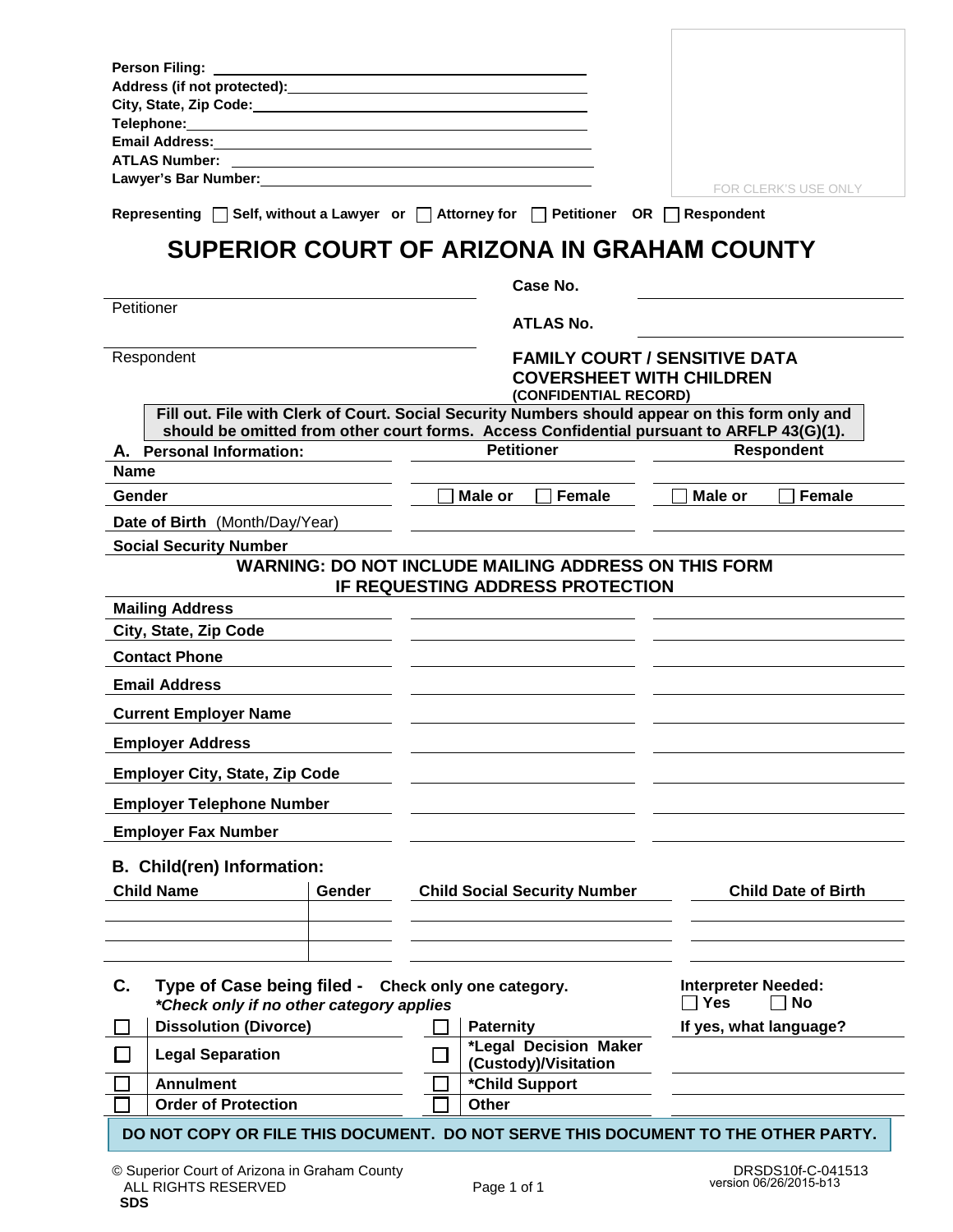# **VOLUNTARY ACKNOWLEDGMENT OF PATERNITY - MOTHER MARRIED (BUT THE LEGAL HUSBAND IS NOT THE FATHER)**

#### **INSTRUCTIONS: How to Complete All Forms**

**TO COMPLETE THESE FORMS YOU WILL NEED:** the notarized or witnessed signatures of **both** the biological father and mother *and* the **"***Affidavit of the Legally Presumed Father***"** as well. You will also need a lab report if you checked "Genetic Testing" in item **(8)** on the "*Acknowledgment*".

**YOU NEED TO KNOW: "Legally Presumed Father".** By Arizona law (A.R.S. §25-814(A)), if the mother is legally married when the minor child(ren) is/are born or at any time in the ten months before, the man who is her legal husband of that time is *legally* **presumed** to be the father, even if he **is not** the actual biological father of the minor child(ren). No one else's claim to be the father will be recognized by the Court **unless** the **"legally presumed father"** gives his notarized permission. When these forms refer to **"legally presumed father"**, it means the mother's legal husband when the minor child(ren) was/were born or conceived.

#### **1st Form: "FAMILY COURT/SENSITIVE DATA COVERSHEET IN CASES WITH CHILDREN" (All Forms: TYPE OR PRINT IN BLACK INK)**

**Information about the Petitioner, the person filing these papers:** Write in the information requested in the space provided. If you do not have a cell phone or email address, leave those spaces blank. If your address and telephone numbers are protected, write **"Protected"**; you do not need to fill in this information. However, you must let the Clerk of the Court know how to reach you. If a lawyer represents you, the Petitioner, you must also write in the lawyer's name and bar number.

**Information about the Respondent, the other biological parent:** Write in the information requested for the Respondent. If some of the information requested does not apply, leave those spaces blank, otherwise fill in all spaces for which you know or can find the requested information.

**Minor Children Involved:** List the name(s), and date(s) of birth for any minor child(ren) involved in this specific case.

**Case Type:** Check only one box that matches the legal procedure for which you are filing the documents in this packet: **[x] Paternity.**

#### **2nd Form: "***VOLUNTARY ACKNOWLEDGMENT OF PATERNITY with AFFIDAVIT OF LEGALLY PRESUMED FATHER***"**

Match each numbered instruction to the same numbered item on the Acknowledgment and Affidavit.

(1) At top, left: Fill in the name, address, and phone number of the person filing the form.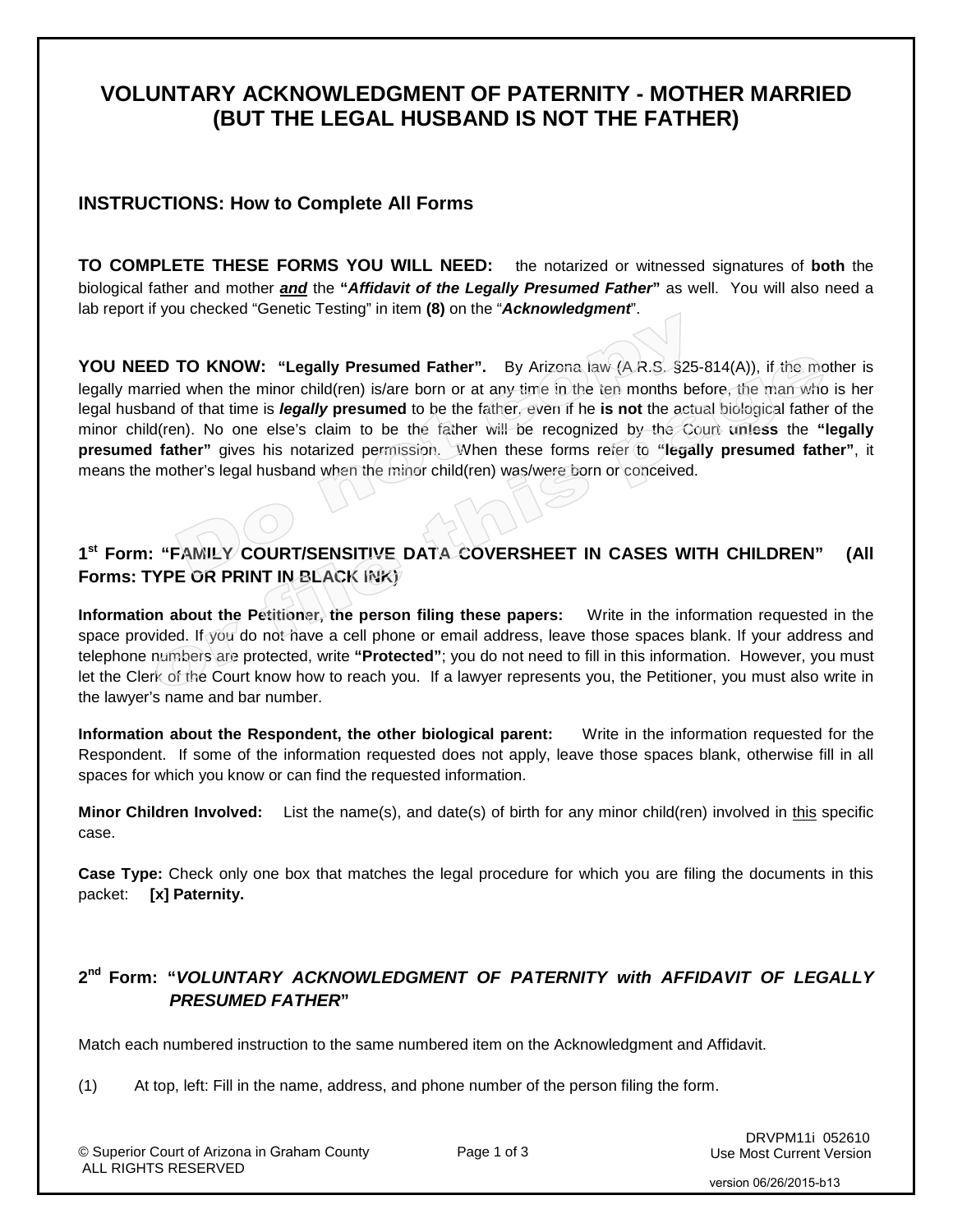- (2) List the name of the parent who is filing this document on the line for "Petitioner" and the name of the other parent on the line for "Respondent".
- (3) Leave this item blank. The Court will provide the case number.
- (4) Fill in the ATLAS number IF one has been assigned; if none, leave blank.
- (5) List the name(s) of the minor child(ren) for whom you want to the Court to issue an "Order of Paternity" on the lines marked (a), (b), and (c). Below the names write in the birthdates and place of birth in the same "abc" order. If you need to list more minor children, write in "Continued on next page." Attach that page and label it: "Parents Request Order of Paternity for:" and list the minor child(ren)'s names (as (d), (e), (f). etc. as appropriate), and then their dates of birth, and places of birth as in (5) on the first page.
- (6) Fill in the information requested for the mother of the minor child(ren).
- (7) Fill in the information requested for the biological father of the minor children including where the father was born (city, state, and country).
- (8) Mark the one box for either "Affidavit" or "Genetic Testing" as described below, that states the basis of your request for the Court to establish paternity by the person named as the natural father on the Acknowledgment.





**Genetic Testing** -- Mark this box if both parents agree to be bound by the results of genetic testing and you have a copy of the test results showing that the individual named as the father has not been excluded as the biological father.

(9) Optional: IF you want the Court to order Vital Records to change the minor child(ren)'s name(s) on the birth certificate(s) (to give them the father's last name (or otherwise), list the *new name*(s) on the lines provided. List the minor children in the same (a),(b),(c) order as in (5) on the first page. If you need more lines to list additional minor children, write in "Continued on next page," attach that page and label it "Parents request for name change" and list the minor children in the same (d),(e),(f) order previously done for any "extra" children.

**Signing and filing this affidavit will permanently affect your legal rights and responsibilities relating to the minor children named in the** *Voluntary Acknowledgment of Paternity***. You may want to consult a lawyer before signing this document.**

(10) **SIGNATURES:** The biological mother AND father must both sign the form in front of a Notary Public, Clerk of the Court, *or* a witness over the age of 18 and not related to either parent. By signing this form, you are telling the Court, under penalty of law, that the information on the form is true and correct to the best of your knowledge.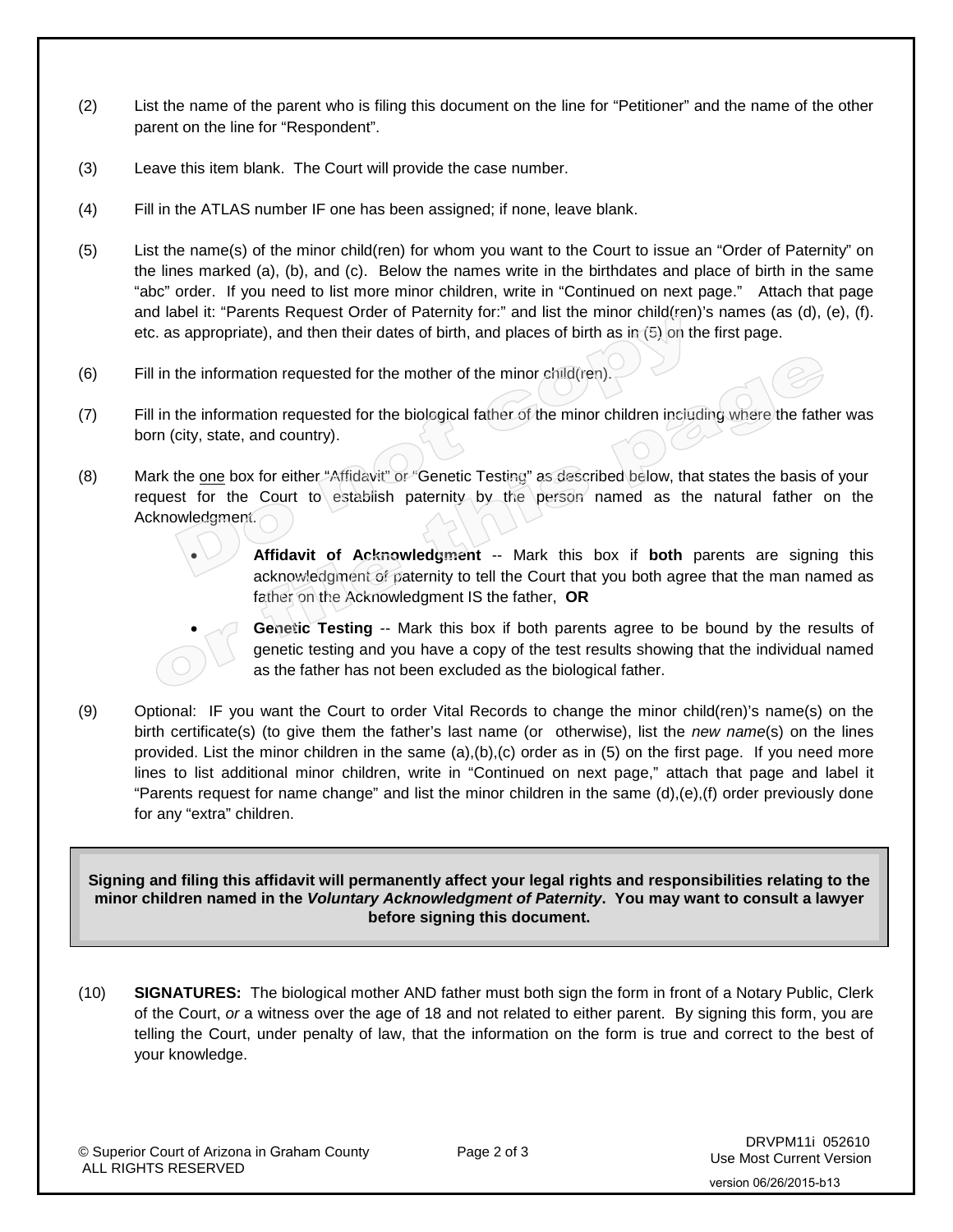(11) **"AFFIDAVIT OF LEGALLY PRESUMED FATHER" – (REQUIRED).** Type or print the name of the **"legally presumed father"** who was married to the mother of the minor children when the minor children were born or at any time throughout the ten months prior to birth. **The "legally presumed father" must sign in front of a Notary Public or Clerk of the Superior Court** consenting to the acknowledgment of paternity filed.

# **3RD Form:** "**ORDER OF PATERNITY"** (A.R.S. §25-814)

#### **FOLLOW THESE INSTRUCTIONS WHICH ARE NUMBERED TO MATCH THE IDENTIFYING NUMBERS ON THE FORM. TYPE OR PRINT NEATLY USING BLACK INK.**

- (1) Write in the name of the parent filing the form.
- (2) Write in the name of the other parent on the line below.
- (3) Leave this line blank. The Clerk's Office will supply the case number.
- (4) Fill in the ATLAS number IF one has been assigned; if none, leave blank.
- (5) For each child, fill in the name, date of birth, place of birth, as listed in Item 5 of the Acknowledgment.
- (6) Fill in the name and other requested information for the natural mother as listed in Item 6 of the *"Voluntary Acknowledgment of Paternity".*
- (7) Fill in the name, date of birth, and place of birth of the natural father.
- (8) Write in the full name of the father as it appears on his birth certificate, or if he has changed his name legally, check the box and write his current legal name.
- (9) If you want to change the legal name(s) of the minor child(ren) because of this paternity order, enter the new name(s) exactly as you want them to appear on the amended birth certificate(s).
- (10) Signature of Mother and Actual Father. This document is required to be Notarized OR witnessed.

#### **STOP! Leave the rest of the form blank. Court staff will fill in the rest of the form.**

**AFTER YOU HAVE COMPLETED ALL FORMS: Go to the "PROCEDURES" page at the end of this packet.**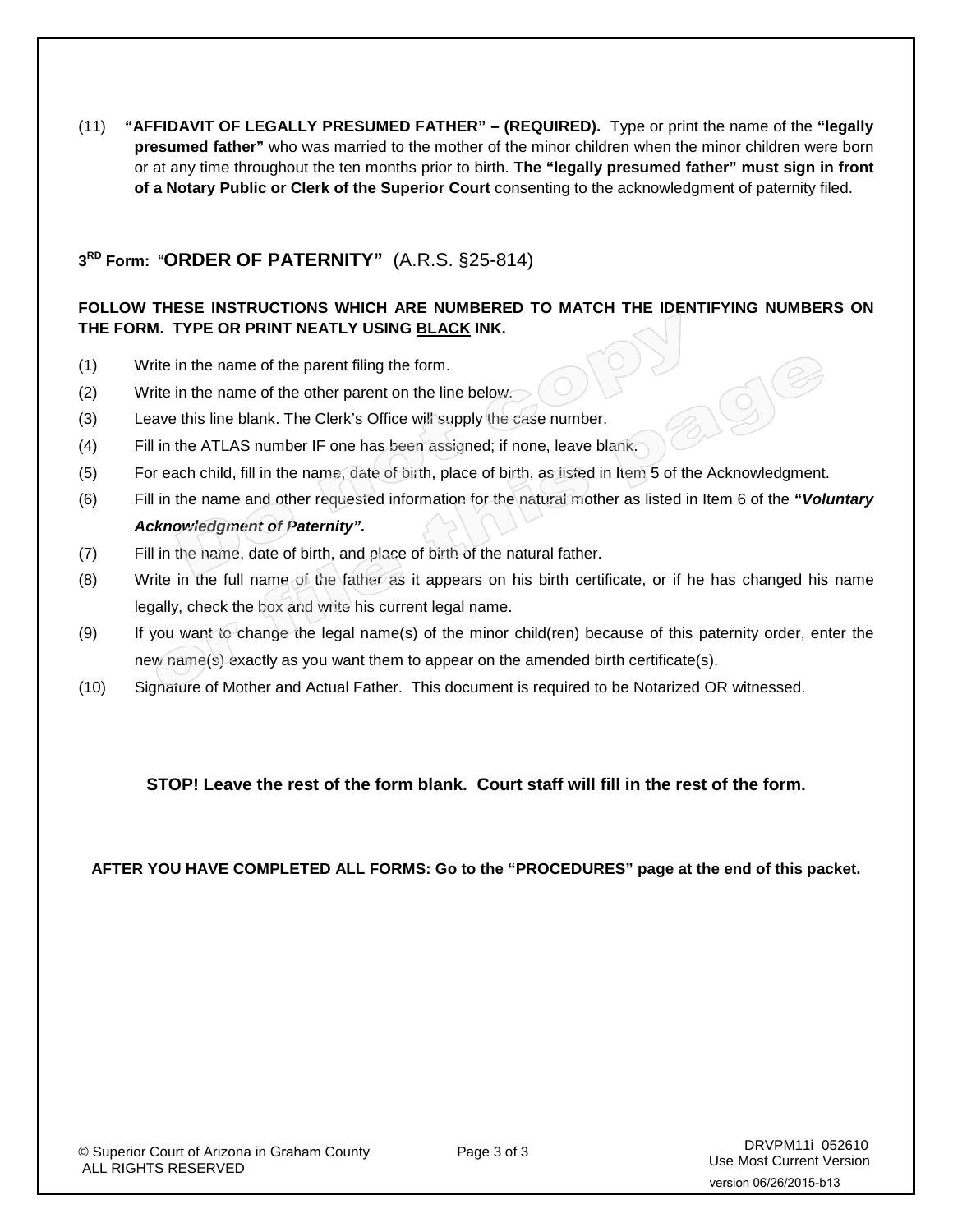|                                                |                    | Lawyer's Bar Number: Management Communication of the United States and Communications of the United States and |                                                                                                              | FOR CLERK'S USE ONLY |
|------------------------------------------------|--------------------|----------------------------------------------------------------------------------------------------------------|--------------------------------------------------------------------------------------------------------------|----------------------|
|                                                |                    | Representing $\Box$ Self, without a Lawyer or $\Box$ Attorney for $\Box$ Petitioner OR $\Box$ Respondent       |                                                                                                              |                      |
| (2) Person Filing (Petitioner)                 |                    | <b>SUPERIOR COURT OF ARIZONA</b><br><b>IN GRAHAM COUNTY</b>                                                    |                                                                                                              |                      |
|                                                |                    |                                                                                                                |                                                                                                              |                      |
| Other Parent (Respondent)                      |                    |                                                                                                                | <b>VOLUNTARY ACKNOWLEDGMENT</b><br>OF PATERNITY with Affidavit of<br>Legally Presumed Father A.R.S. § 25-814 |                      |
| (List names as on birth certificates, if any.) |                    | (5) The Clerk is requested to issue an order establishing paternity for the following minor children:          |                                                                                                              |                      |
| NAME(S):                                       | First              | Middle                                                                                                         | (new) Last                                                                                                   |                      |
| (a)                                            |                    |                                                                                                                |                                                                                                              |                      |
| (b)                                            |                    |                                                                                                                |                                                                                                              |                      |
| (c)                                            |                    |                                                                                                                |                                                                                                              |                      |
|                                                |                    | who were born on this date and at this location (below): (List in same order as above.)                        |                                                                                                              |                      |
| (a)                                            | Month / Day / Year |                                                                                                                | City, State, Nation of Birth                                                                                 |                      |

| (b)                    |  |  |
|------------------------|--|--|
| (c)                    |  |  |
|                        |  |  |
| (6) Mother's Full Name |  |  |
|                        |  |  |
| Maiden Name            |  |  |
| Date of Birth          |  |  |
|                        |  |  |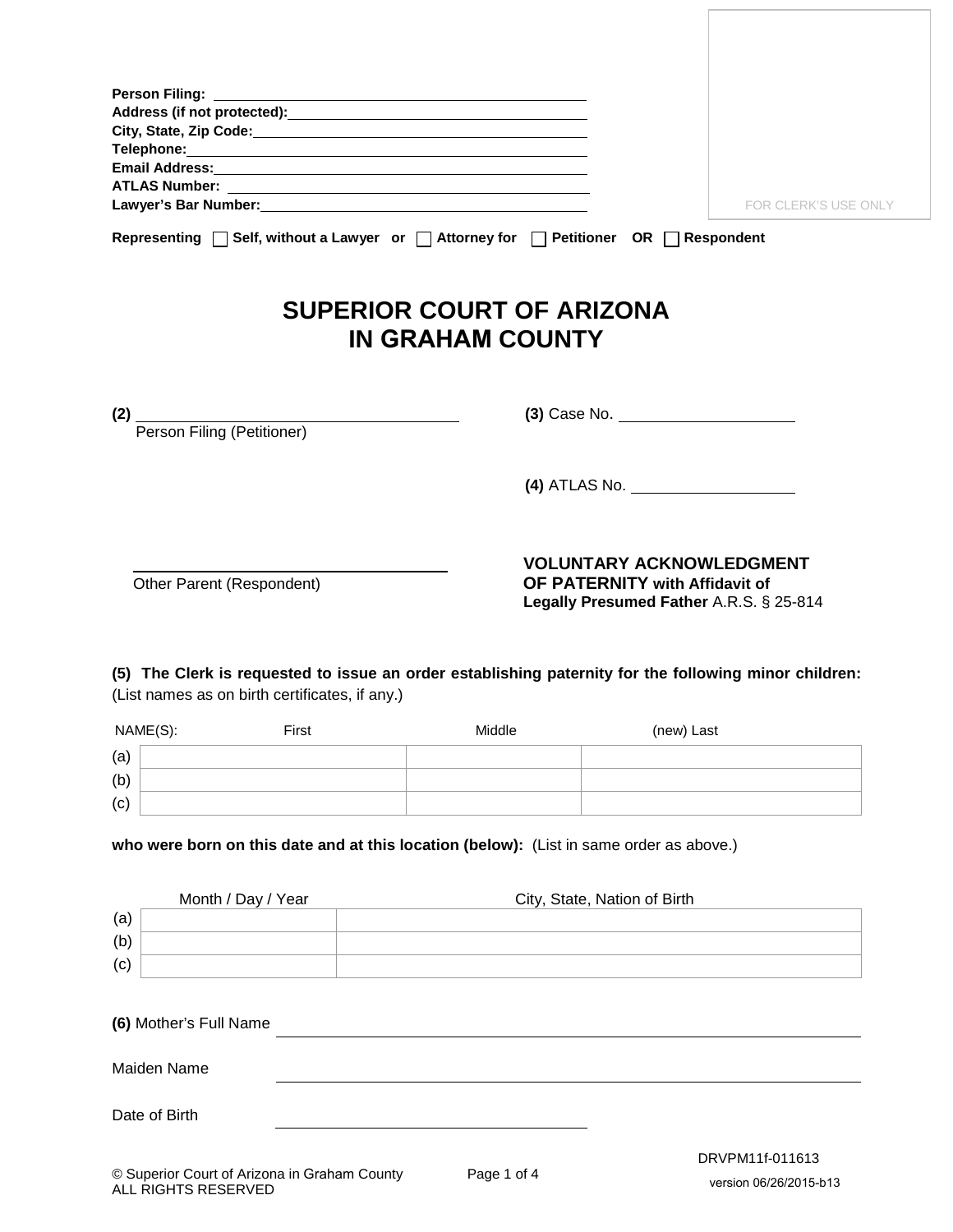Case No.

The mother of the children was legally married at the time of birth or at some time during the ten months prior to birth. Attached is an affidavit by the mother's husband at that time, who is legally presumed to be the father, stating that he is not the natural, biological father of these minor children. **The natural father is:** 

| (7) Father's Full Name            |  |
|-----------------------------------|--|
| Date of Birth                     |  |
| Birthplace (City, State, Country) |  |
| <b>Current Address</b>            |  |

**The parents request the Court to Order the Office of Vital Records to amend the birth certificate(s) to correct the name of the father.**

**(8) We base this request on:** (Mark **only** one)

**Affidavit of Acknowledgment,** by which we agree and acknowledge the natural father named above.

#### **OR**

Genetic (DNA) Testing and Laboratory Affidavit: Attached is an affidavit from a certified laboratory indicating that the father named above has not been excluded as the natural father of the minor children and we agree to be bound by the results of the genetic test.

#### **(9) The parents request the Court to Order the Office of Vital Records to amend the birth certificate(s) to change the minor child(ren)'s name(s) TO:** (List in same order as **(5)**).

|     | (Optional) (New Names)<br>First |        |      |
|-----|---------------------------------|--------|------|
|     |                                 | Middle | Last |
| (a) |                                 |        |      |
| (b) |                                 |        |      |
| (c) |                                 |        |      |

#### **IMPORTANT NOTICE: READ THIS BEFORE YOU SIGN:**

Arizona law requires that before voluntarily acknowledging paternity, you be given notice of the alternatives to, legal consequences of and the rights and responsibilities that result. You should know:

- •No one is required to voluntarily acknowledge paternity.
- •You have the right to seek legal advice before signing this document, and
- •If you are unsure who the father is, an alternative is to have genetic (DNA) testing done.

After you submit this *Voluntary Acknowledgement of Paternity* along with the *Acknowledgment of the Legally Presumed Father*, the Clerk of Court or authorized personnel will issue an Order legally establishing the natural father. This Order is the same as a judgment of the Superior Court. After the Order is issued both parents will have all the rights and responsibilities of parents required by Arizona law. The Order does not decide issues about child support, parenting time or authority for legal decision making. However the Order includes a statement of Arizona law that the parent with whom the minor child has resided for the greater part of the last six months shall have authority for legal decision making unless otherwise ordered by the Court.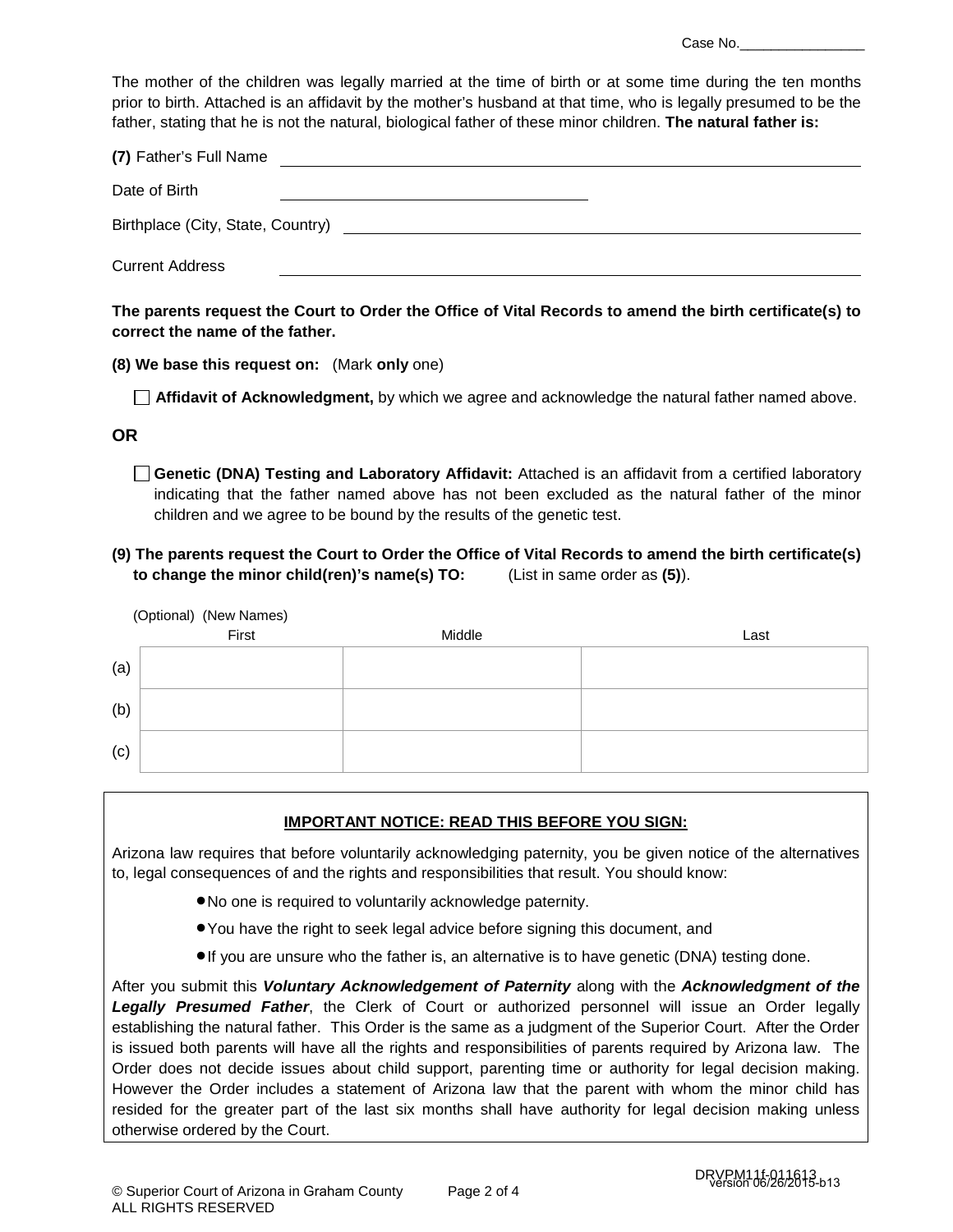Arizona law allows either parent to rescind the acknowledgment of paternity if certain requirements are met. See § 25-812(H) of the Arizona Revised Statutes for the requirements.

**THIS DOCUMENT CANNOT BE FILED WITHOUT THE** *AFFIDAVIT OF THE LEGALLY PRESUMED FATHER***.** 

#### **This document can be notarized OR witnessed.** *Witness must be at least 18 years of age and not related to either parent by blood or marriage.* **Sign only in presence of Witness, Deputy Clerk of Court, or Notary.**

| (10) Signature of Mother      | Date | Signature of Actual Father<br>(10)   | Date |
|-------------------------------|------|--------------------------------------|------|
| <b>Printed Name of Mother</b> | Date | <b>Printed Name of Actual Father</b> | Date |

(IF NOT NOTARIZED, WITNESSED BELOW)

# **VOLUNTARY ACKNOWLEDGMENT OF PATERNITY WITH AFFIDAVIT OF LEGALLY PRESUMED FATHER**

(Not required if notarized or verified by a Clerk of the Superior Court on preceding page.)

| Signature of Witness             |
|----------------------------------|
|                                  |
| <b>Printed name of Witness</b>   |
|                                  |
| <b>Address of Witness</b>        |
|                                  |
| City, State, Zip Code            |
|                                  |
|                                  |
| Acknowledged before me this: ___ |
|                                  |
|                                  |
| Deputy Clerk or Notary           |
| Seal / My commission expires:    |
|                                  |
|                                  |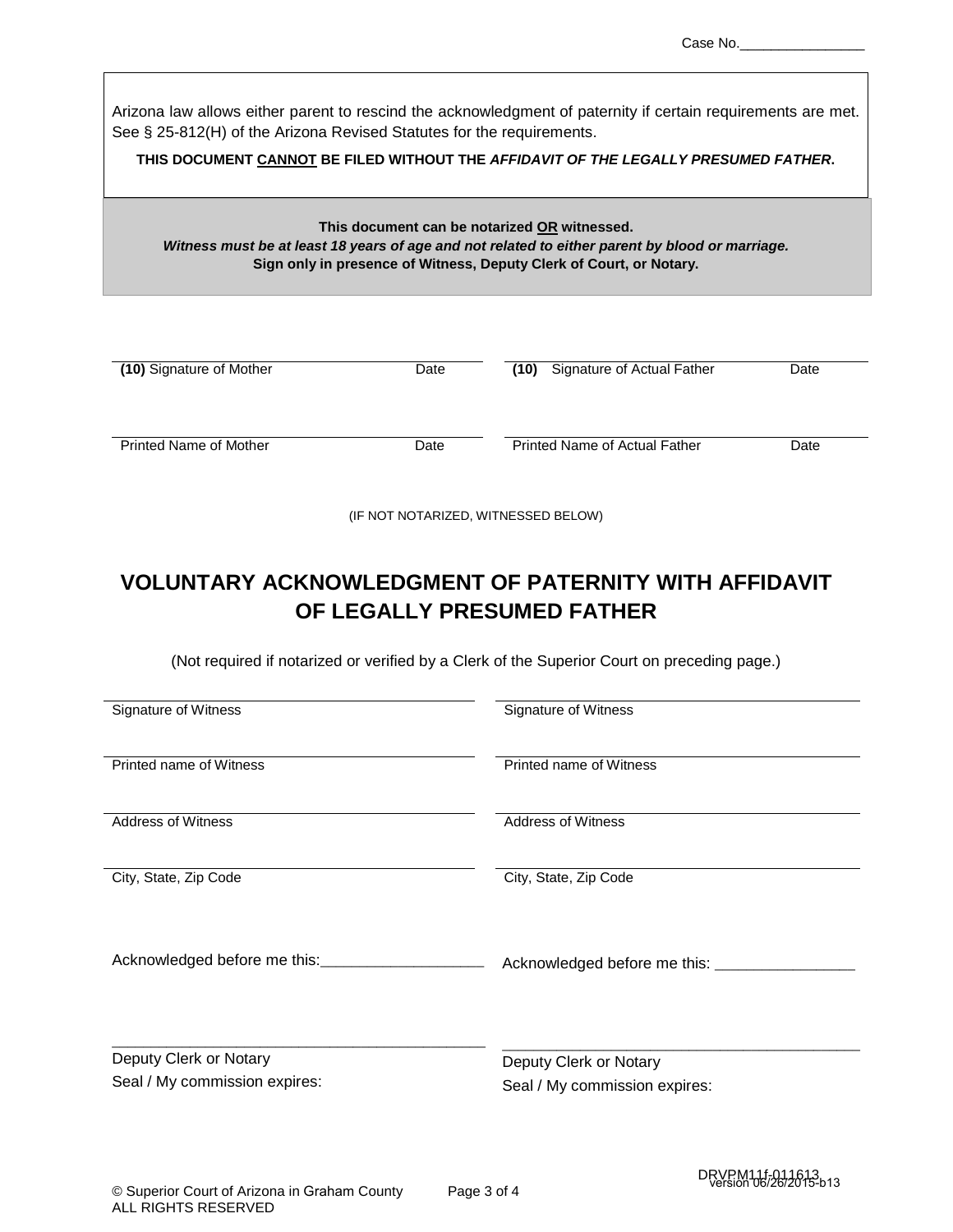# **AFFIDAVIT OF LEGALLY PRESUMED FATHER**

A.R.S. § 25-814(A)(1)

(11) I, was legally

(printed name of legally presumed father as it appears on minor children's birth certificates)

married to the mother of the minor child(ren) named on the "*Voluntary Acknowledgment of Paternity"* when the minor child(ren) was (were) born or at some time during the ten months prior to birth.

Although according to law I am legally presumed to be the father of those minor children, I am not the natural father, and I consent to the establishment of paternity in accordance with this "*Voluntary Acknowledgment of Paternity"*.

**Signing and filing this affidavit will permanently affect your legal rights and responsibilities relating to the children named in the** *Voluntary Acknowledgment of Paternity***. You may want to consult a lawyer before signing this document.**

**Do not sign this form until you are before a Clerk of the Court or a Notary Public.**

# **UNDER OATH OR BY AFFIRMATION**

**I swear or affirm under penalty of perjury that the contents of this document are true and correct to the best of my knowledge and belief.**

**Signature** of Legally Presumed Father **Date** 

**Printed** Name of Legally Presumed Father

Sworn to or Affirmed before me this:

Date

Seal/My Commission Expires Deputy Clerk or Notary Public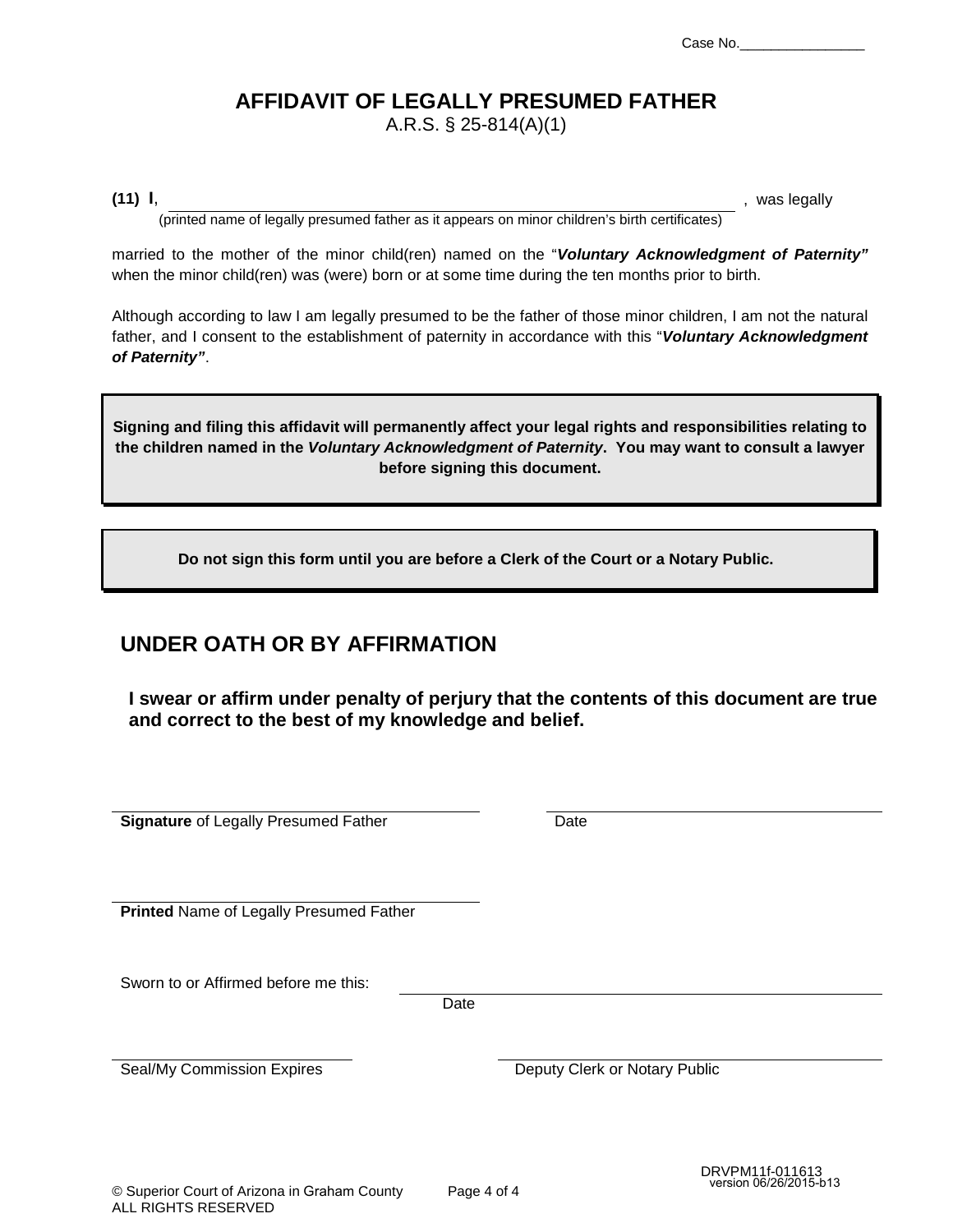|                                        |                                                          | Address (if not protected): Manual Address (if not protected):                       |                                                                                       |
|----------------------------------------|----------------------------------------------------------|--------------------------------------------------------------------------------------|---------------------------------------------------------------------------------------|
|                                        |                                                          |                                                                                      |                                                                                       |
|                                        |                                                          |                                                                                      |                                                                                       |
|                                        |                                                          |                                                                                      | <b>FOR CLERK'S USE ONLY</b>                                                           |
|                                        |                                                          | Representing   Self, without a Lawyer or   Attorney for   Petitioner OR   Respondent |                                                                                       |
|                                        |                                                          | <b>SUPERIOR COURT OF ARIZONA</b><br><b>IN GRAHAM COUNTY</b>                          |                                                                                       |
|                                        |                                                          |                                                                                      | (3) Case No <sub>2</sub> and Case No <sub>2</sub>                                     |
|                                        |                                                          |                                                                                      |                                                                                       |
| (2)                                    | Other Parent (Respondent)                                |                                                                                      |                                                                                       |
|                                        |                                                          |                                                                                      | <b>ORDER OF PATERNITY</b><br>A.R.S. § 25-814                                          |
|                                        | certificates as:                                         |                                                                                      | <b>BASED ON THE REQUEST FILED,</b> for the minor children whose names appear on birth |
|                                        | First                                                    | Middle                                                                               | Last                                                                                  |
|                                        |                                                          |                                                                                      |                                                                                       |
|                                        |                                                          |                                                                                      |                                                                                       |
|                                        |                                                          |                                                                                      |                                                                                       |
|                                        | Who were born on this date and at this location (below): |                                                                                      | (List in same order as above)                                                         |
|                                        |                                                          | City, State, Nation of Birth                                                         |                                                                                       |
|                                        | Month/ Day /Year                                         |                                                                                      |                                                                                       |
| (5)<br>(a)<br>(b)<br>(c)<br>(a)<br>(b) |                                                          |                                                                                      |                                                                                       |

Maiden Name

Date of Birth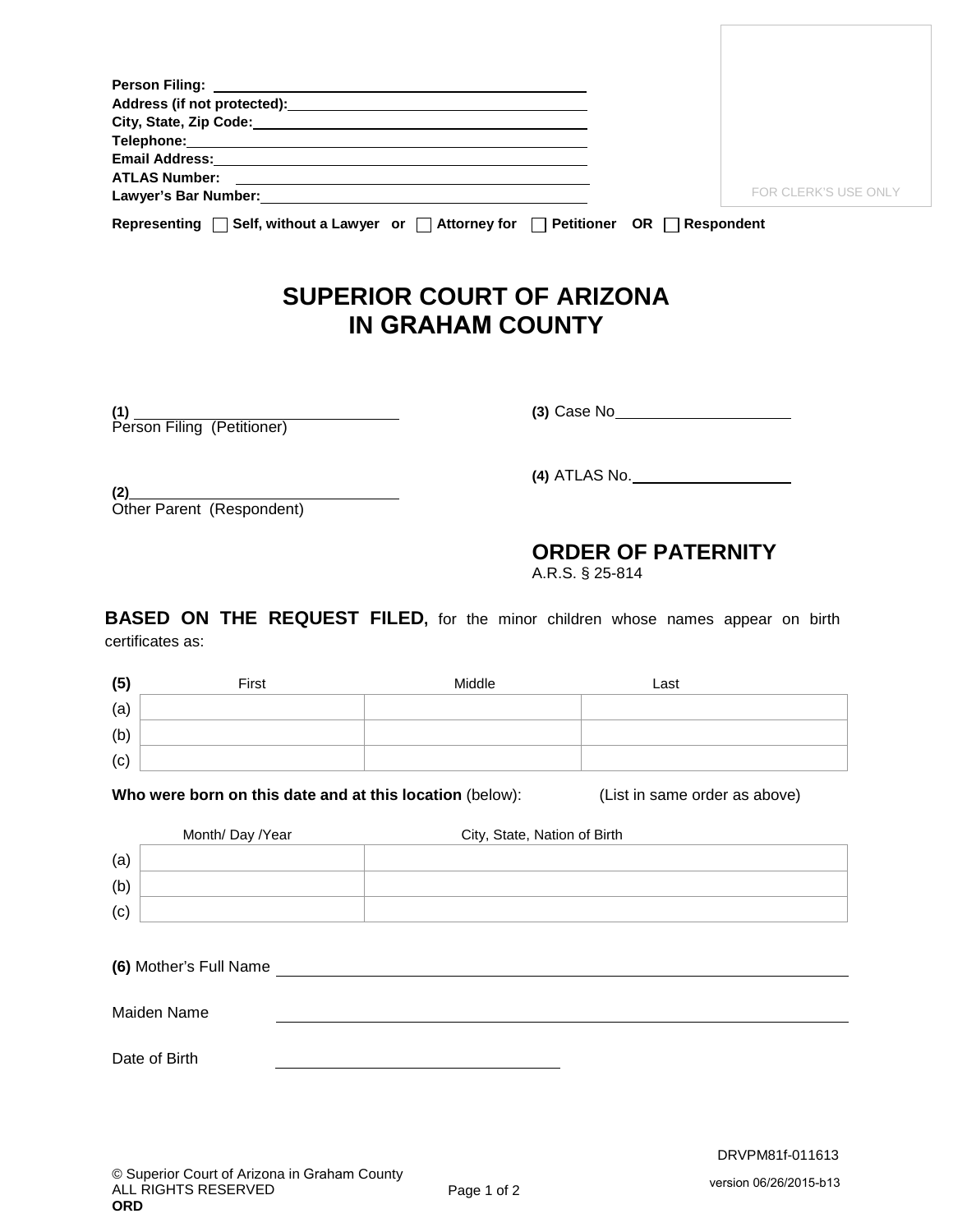#### **THE COURT FINDS:**

**The children were conceived or born at a time when the mother was legally married to someone other than the natural (biological) father.** An affidavit from the legally presumed father acknowledging that he is *not* the natural father of the named children has been submitted, and the parties agree that the natural father of the children is:

|      | (7) Father's Full Name                                                                                                                                                                                          |     |                                                                                                                                                                                                                                                                                   |       |                                         |
|------|-----------------------------------------------------------------------------------------------------------------------------------------------------------------------------------------------------------------|-----|-----------------------------------------------------------------------------------------------------------------------------------------------------------------------------------------------------------------------------------------------------------------------------------|-------|-----------------------------------------|
|      | Date of Birth                                                                                                                                                                                                   |     |                                                                                                                                                                                                                                                                                   |       |                                         |
|      | Birthplace (City, State, Country)                                                                                                                                                                               |     |                                                                                                                                                                                                                                                                                   |       |                                         |
|      | <b>Current Address</b>                                                                                                                                                                                          |     |                                                                                                                                                                                                                                                                                   |       |                                         |
|      | IT IS ORDERED, that the natural father of the above named minor children is:                                                                                                                                    |     |                                                                                                                                                                                                                                                                                   |       |                                         |
| (8)  | First                                                                                                                                                                                                           |     | (Father's LEGAL name (as listed on his own birth certificate, or   current legal name)<br>Middle                                                                                                                                                                                  |       | Last                                    |
|      |                                                                                                                                                                                                                 |     |                                                                                                                                                                                                                                                                                   |       |                                         |
| (9)  |                                                                                                                                                                                                                 |     | For any minor children born in the State of the Arizona, the Clerk of Court shall forward a<br>copy of this judgment and order to the office of Vital Records.                                                                                                                    |       |                                         |
| (10) |                                                                                                                                                                                                                 |     | The Office of Vital Records shall amend the birth certificate(s) as follows:                                                                                                                                                                                                      |       |                                         |
|      | father.                                                                                                                                                                                                         |     | The father's name currently listed on the birth certificate(s) shall be removed and the<br>natural father's name as listed above shall be entered on the birth certificate(s) as the<br>The minor children's names shall be changed to:                                           | page) | (List in same order as (5) on preceding |
|      | (New Name(s))<br>First                                                                                                                                                                                          |     | Middle                                                                                                                                                                                                                                                                            | Last  |                                         |
| (a)  |                                                                                                                                                                                                                 |     |                                                                                                                                                                                                                                                                                   |       |                                         |
| (b)  |                                                                                                                                                                                                                 |     |                                                                                                                                                                                                                                                                                   |       |                                         |
| (c)  |                                                                                                                                                                                                                 |     |                                                                                                                                                                                                                                                                                   |       |                                         |
|      | For any minor children born in a state other than Arizona, the agency that maintains birth<br>records in that state is requested or ordered to amend its birth records to reflect the changes<br>ordered above. |     |                                                                                                                                                                                                                                                                                   |       |                                         |
|      | This Order is a judgment of the Superior Court.                                                                                                                                                                 |     |                                                                                                                                                                                                                                                                                   |       |                                         |
|      | minor child unless otherwise ordered by the Court.                                                                                                                                                              |     | Pursuant to A.R.S. § 25-803(D), the parent with whom the minor child has resided for the<br>greater part of the last six months has authority for legal decision making concerning the                                                                                            |       |                                         |
|      | $$25-803(C).$                                                                                                                                                                                                   |     | Pursuant to A.R.S. § 25-501, this Order of Paternity imposes a duty of support and also<br>provides a basis for determining issues related to legal decision making and parenting<br>time and affords the parents all rights and responsibilities provided by Arizona law (A.R.S. |       |                                         |
|      | Dated: <u>University</u>                                                                                                                                                                                        |     | Clerk of the Court, Judicial Officer, or Court Designee                                                                                                                                                                                                                           |       |                                         |
|      | For Court Use Only:                                                                                                                                                                                             |     |                                                                                                                                                                                                                                                                                   |       |                                         |
|      | Copy mailed on: Copy mailed on:                                                                                                                                                                                 | To: | Corrections Unit, Office of Vital Records                                                                                                                                                                                                                                         |       | $\Box$ IV-D Agency                      |
|      | © Superior Court of Arizona in Graham County<br>ALL RIGHTS RESERVED                                                                                                                                             |     | Page 2 of 2                                                                                                                                                                                                                                                                       |       | version 06/26/2015-b13                  |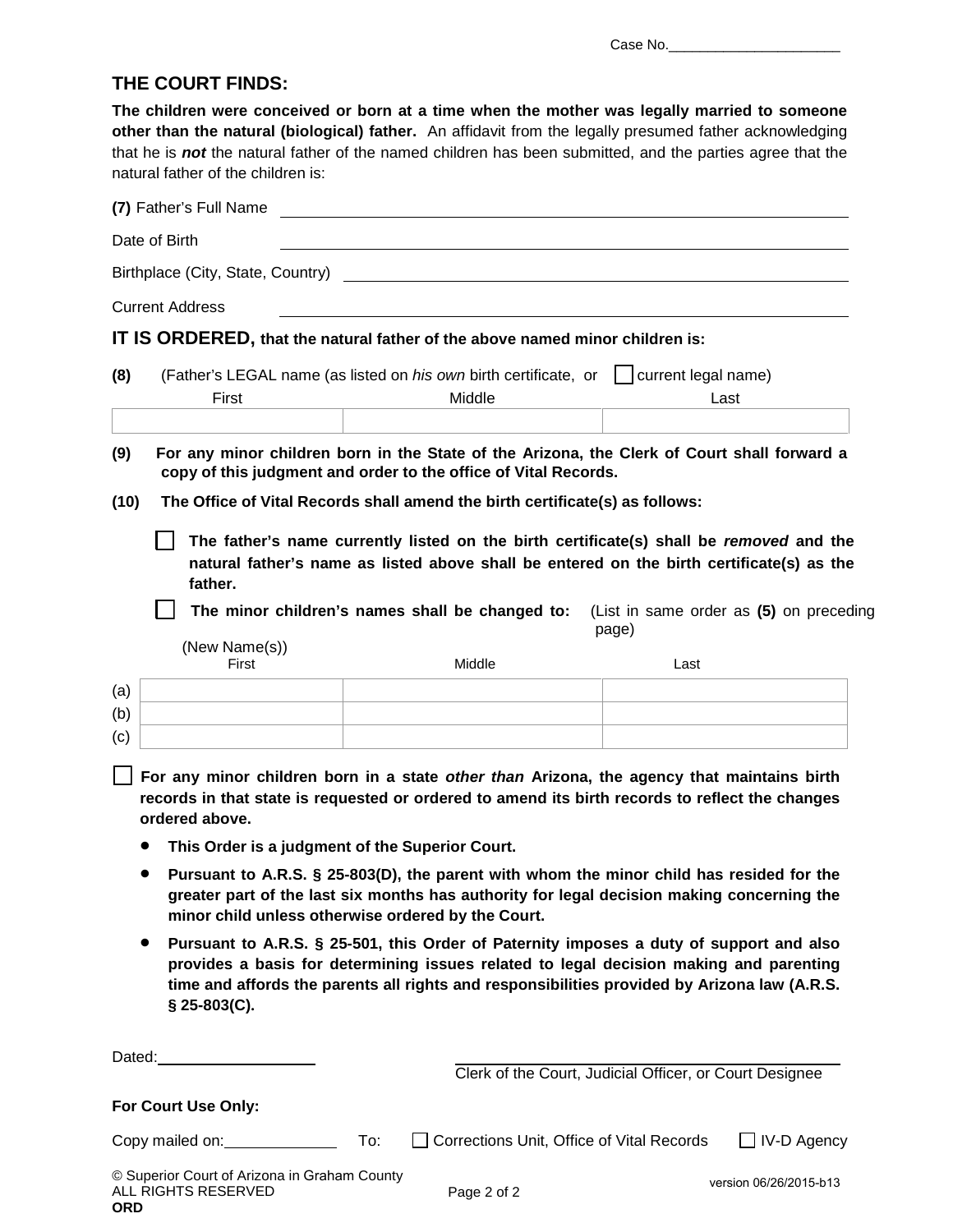#### **SELF-SERVICE CENTER**

# **VOLUNTARY PATERNITY – MOTHER MARRIED AND HUSBAND IS NOT THE FATHER**

# **PROCEDURES**

## **WHEN YOU HAVE COMPLETED ALL FORMS:**

- Make one copy of the *"Voluntary Acknowledgment of Paternity," and* any necessary attachments (such as a lab report)**\*, and make two (2) sets of copies of** the *"Order of Paternity"*.
- Separate your documents into two sets: one set of originals and one set of copies (2).
- The ORIGINAL set should include: (1) "*Family Court Cover Sheet*," (1) "*Voluntary Acknowledgment*," (1) "*Order of Paternity*," *AND* the lab report (*if* you checked "Genetic Testing" in **(8).**
- The COPIES should include: (1) "*Voluntary Acknowledgment*" (2) "*Order of Paternity*," and (1) lab report**.\***

\*if you checked the box for "Genetic Testing" in **(8)** on the "*Voluntary Acknowledgment"*.

• Take both sets of papers to the Office of the Clerk of the Superior Court at any of the Graham County courthouse location:

> Graham County Clerk of the Court 800 W. Main Street Safford, AZ 85546

**FEES:** A list of current fees is available from the Self Service Center and from the Clerk of Court's website.

If you cannot afford the filing fee and/or the fee for having the papers served by the Sheriff or by publication, you may request a deferral (payment plan) when you file your papers with the Clerk of the Court. Deferral Applications are available at no charge from the Self-Service Center.

Hand both sets (2) of your court papers to the Clerk along with the filing fee.

The Clerk will sign and file the original Paternity Order and return a signed and stamped copy to you. The Clerk will also forward a copy of the Order to the Arizona Department of Vital Records where they will enter the new information on the birth records, and to the Attorney General's office as well. "Certified" copies of the Order are available for an additional fee.

**NOTE: After a Paternity Order is issued, either parent may file a request for Parenting Time, Custody, or Support.** *IF* **that request is filed within 90 days after the Paternity Order is issued, and in the same county, there is no additional filing fee. (A.R.S. § 25-812(c))**

© Superior Court of Arizona in Graham County Page 1 of 2 ALL RIGHTS RESERVED

 DRVPM10p 123014 Use Most Current Version